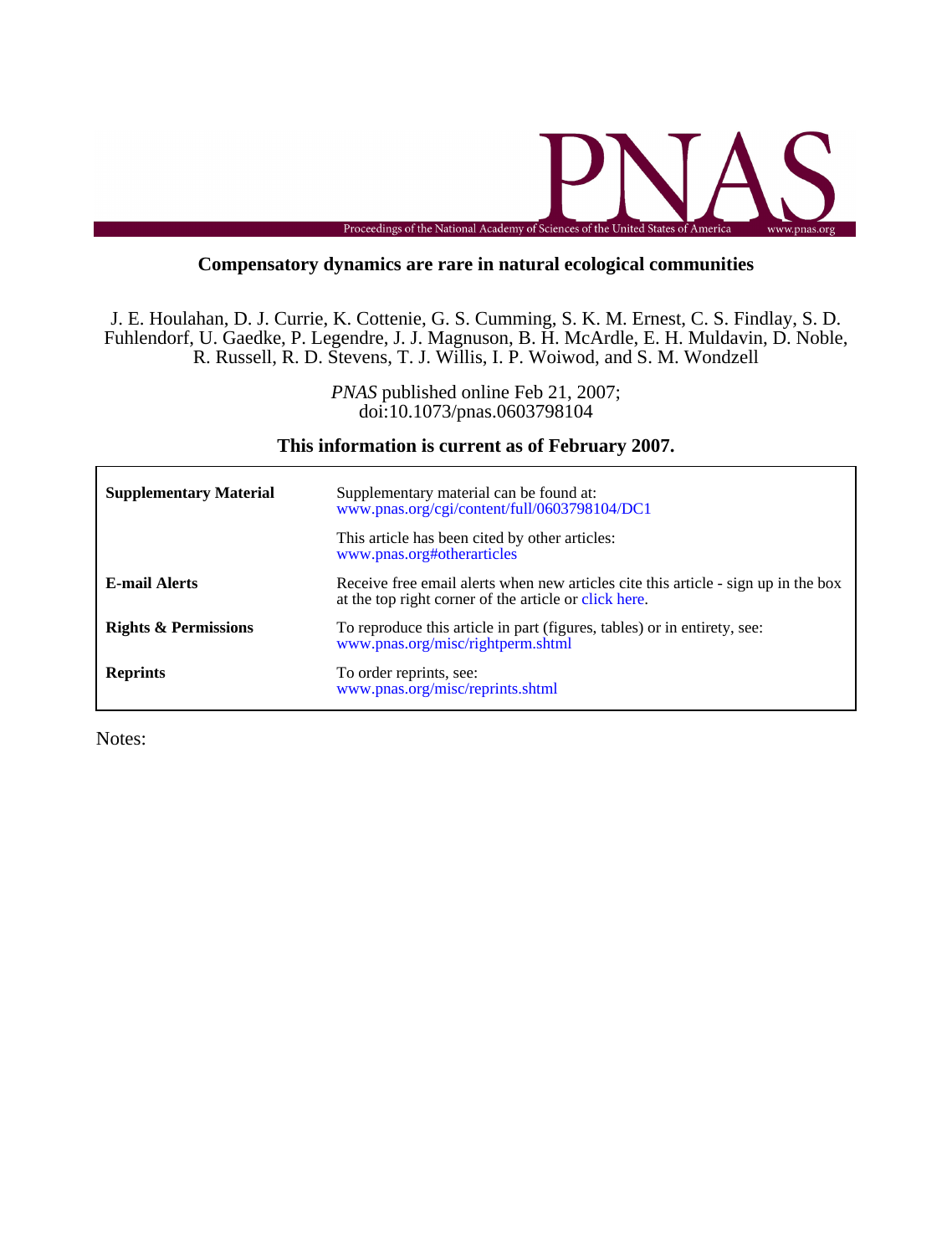# **Compensatory dynamics are rare in natural ecological communities**

 ${\sf J.}$  E. Houlahan<sup>a,b</sup>, D. J. Currie<sup>c</sup>, K. Cottenie<sup>d</sup>, G. S. Cumming<sup>e</sup>, S. K. M. Ernest<sup>f</sup>, C. S. Findlay<sup>c</sup>, S. D. Fuhlendorf<sup>g</sup>, U. Gaedke<sup>h</sup>, P. Legendre<sup>i</sup>, J. J. Magnuson<sup>j</sup>, B. H. McArdle<sup>k</sup>, E. H. Muldavin<sup>i</sup>, D. Noble<sup>m</sup>, R. Russell<sup>n</sup>, R. D. Stevens<sup>o</sup>, T. J. Willis<sup>p</sup>, I. P. Woiwod<sup>q</sup>, and S. M. Wondzell<sup>r</sup>

ªDepartment of Biology, University of New Brunswick, P.O. Box 5050, Saint John, NB, Canada E2L 4L5; 'Ottawa–Carleton Institute of Biology, University<br>of Ottawa, Ottawa, ON, Canada K1N 6N5; <sup>d</sup>Department of Integrative Biol Institute, University of Cape Town, Rondebosch, Cape Town 7701, South Africa; <sup>f</sup>Department of Biology, Utah State University, Logan, UT 84322;<br>ºDepartment of Plant and Soil Science, Oklahoma State University, 368 AGH, Sti Potsdam, Maulbeerallee 2, D-14469 Potsdam, Germany; <sup>i</sup>Département de Sciences Biologiques, Université de Montréal, C.P. 6128, Succursale Centre-ville, Montréal, PQ, Canada H3C 3J7; <sup>j</sup>Center for Limnology, University of Wisconsin, Madison, WI 53706; <sup>k</sup>Department of Statistics, University of Auckland, Private Bag 92019, Auckland, 1, New Zealand; <sup>I</sup>Department of Biology, University of New Mexico, Albuquerque, NM 18731; <sup>m</sup>National Centre for Ornithology, The Nunnery, British Trust for Ornithology, Thetford, Norfolk IP 24 2PU, United Kingdom; "Earth Institute, Columbia University, New York, NY 10025; oDepartment of Biological Sciences, Louisiana State University, Baton Rouge, LA 70803; pDepartment of Zoology, University of Toronto, Toronto, ON, Canada M5S 3G5; <sup>qp</sup>lant and Invertebrate Ecology Division, Rothamsted Research, Harpenden, Hertfordshire AL5 2JQ, United Kingdom; and <sup>r</sup>Forest Service, Pacific NW Research Station, Forestry Science Laboratory, U.S. Department of Agriculture, 3625 93rd Avenue, Olympia, WA 98512

Edited by Rodolfo Dirzo, Stanford University, Stanford, CA, and approved December 28, 2006 (received for review May 9, 2006)

**In population ecology, there has been a fundamental controversy about the relative importance of competition-driven (densitydependent) population regulation vs. abiotic influences such as temperature and precipitation. The same issue arises at the community level; are population sizes driven primarily by changes in the abundances of cooccurring competitors (i.e., compensatory dynamics), or do most species have a common response to environmental factors? Competitive interactions have had a central place in ecological theory, dating back to Gleason, Volterra, Hutchison and MacArthur, and, more recently, Hubbell's influential unified neutral theory of biodiversity and biogeography. If competitive interactions are important in driving year-to-year fluctuations in abundance, then changes in the abundance of one species should generally be accompanied by compensatory changes in the abundances of others. Thus, one necessary consequence of strong compensatory forces is that, on average, species within communities will covary negatively. Here we use measures of community covariance to assess the prevalence of negative covariance in 41 natural communities comprising different taxa at a range of spatial scales. We found that species in natural communities tended to covary positively rather than negatively, the opposite of what would be expected if compensatory dynamics were important. These findings suggest that abiotic factors such as temperature and precipitation are more important than competitive interactions in driving year-to-year fluctuations in species abundance within communities.**

biological interactions  $|$  community dynamics  $|$  negative covariance  $|$ neutral models | zero-sum

**A** foundational controversy in ecology has centered on the long-term stability of population and community abundance, sometimes called ''the balance of nature'' (1). Darwin's famous ''struggle for existence'' on the ''entangled bank'' poetically expressed Thomas Malthus' principal idea that species' capacity to reproduce greatly exceeds their resources (2). Hence, fierce competition should structure the species and assemblages we see today. Similarly, papers in the 1920s–1950s presented the view that population abundances fluctuate much less than their intrinsic rates of increase would allow (3–5). This observation suggested to early ecologists that populations were regulated by density-dependent factors, and that competition was the most plausible underlying mechanism. In contrast, other authors emphasized abiotic environmental factors as the primary drivers of population fluctuations, often largely in the absence of competition (6–9). Recurring debates about the relative importance of biotic regulation vs. abiotic forcing have been dubbed "ecology's 12-year cycle"  $(1, 10)$ .

The same set of issues applies at the community level. Diamond (11), Tilman (12, 13), and Wisheu and Keddy (14), among others, have presented models of plant community structure based on the relative competitive abilities of community members. More recently, Hubbell's (15) unified neutral theory of biodiversity and biogeography similarly, ''. . . rests on a key first principle, namely that the interspecific dynamics of ecological communities is a stochastic zero-sum game'' (16). That is, the total number of individuals in a community is constant or at least only stochastically varying.

Yet, Cooper (1) points out that arguments about the balance of nature, ''attempt to settle questions about what kinds of ecological factors are most important, as determinants of demographic behavior and/or community structure, from a largely *a priori* perspective, with at best a smattering of empirical cases sprinkled in for good measure.'' For example, in Hubbell's book (15), support for the zero-sum assumption comes in the form of: (*i*) an empirical linear relationship between the size of the sampling unit (SU) and the number of individual trees found on a 50-hectare plot on Barro Colorado Island, Panama; and (*ii*) logical arguments based on finite resources. The empirical relationship is unconvincing because, whereas a positive area– abundance relationship is necessary in a world where biological communities are saturated, it is certainly not sufficient. Hubbell's (15) logical arguments about communities resemble Lack's arguments about individual populations: ''Limiting resource availability per unit area will ultimately impose a finite limit on the density of competing organisms within a given ecological community in a defined space''. This argument works only if communities are assumed always to be at or near carrying capacity. Hubbell ends this discussion with the statement of a general principle, that ''large landscapes are essentially always

Author contributions: J.E.H., D.J.C., K.C., G.S.C., S.K.M.E., C.S.F., S.D.F., U.G., P.L., J.J.M., B.H.M., E.H.M., D.N., R.R., R.D.S., T.J.W., I.P.W., and S.M.W. designed research; J.E.H. performed research; J.E.H. contributed new reagents/analytic tools; J.E.H. and I.P.W. analyzed data; and J.E.H. and D.J.C. wrote the paper.

The authors declare no conflict of interest.

This article is a PNAS direct submission.

Abbreviation: SU, sampling unit.

bTo whom correspondence should be addressed. E-mail: jeffhoul@unbsj.ca.

This article contains supporting information online at [www.pnas.org/cgi/content/full/](http://www.pnas.org/cgi/content/full/0603798104/DC1) [0603798104/DC1.](http://www.pnas.org/cgi/content/full/0603798104/DC1)

<sup>© 2007</sup> by The National Academy of Sciences of the USA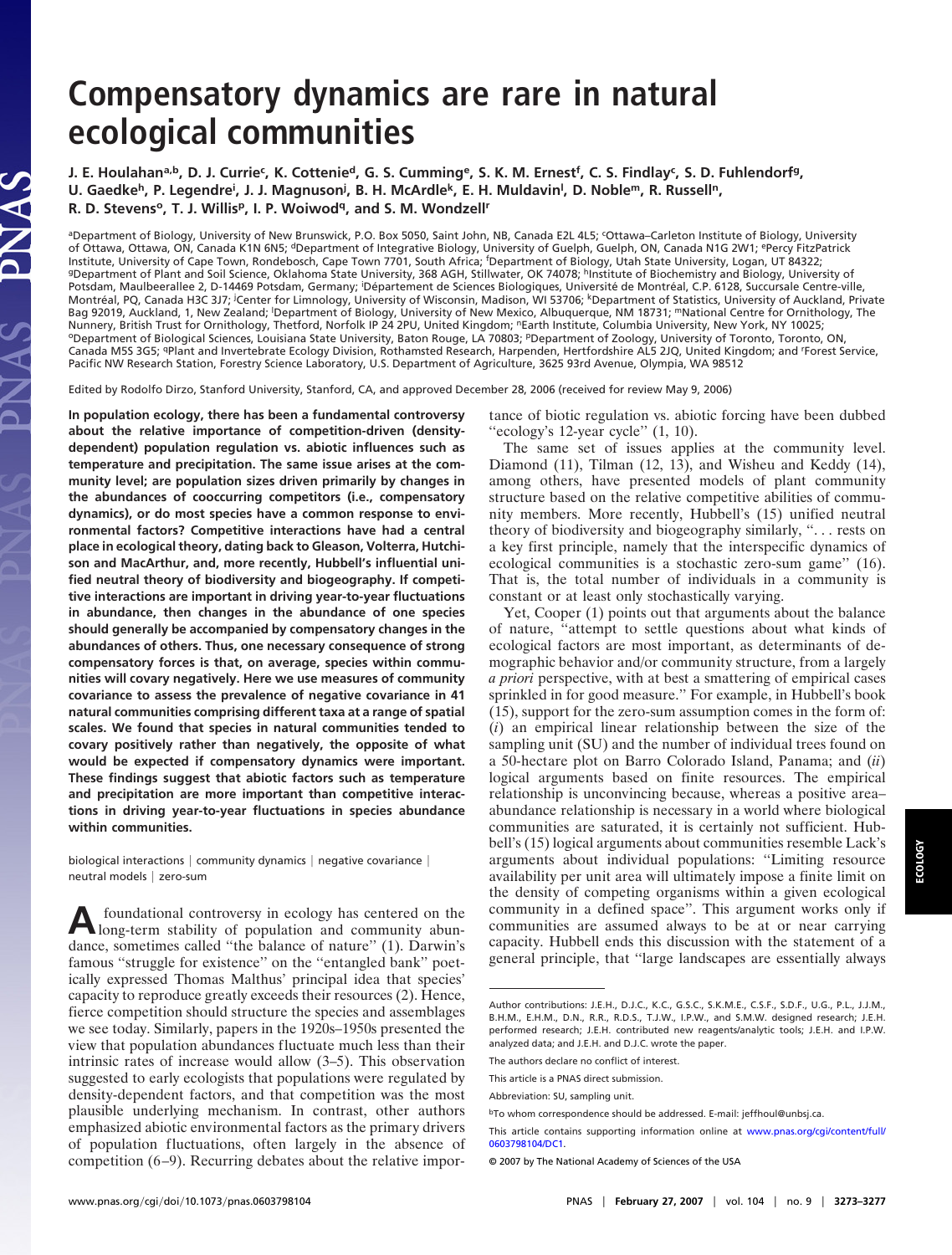biotically saturated with individuals'' (15). This assertion, in our view, is an open empirical question.

Operationally, theories that postulate strong competitive interactions (such as centrifugal organization and resource partitioning) and neutral model zero-sum community dynamics both imply that communities will show compensatory dynamics. This hypothesis makes a strong prediction. By the strictest definition, it predicts that (as Hubbell states; ref. 15), ''any increase in one species must be accompanied by a matching decrease in the collective number of all other species in the community''. A less-stringent definition that allows for limited stochastic variation implies that the covariance among population abundances in a community must, on average, be negative.

To test for negative covariance among species, we calculated a community-level measure of covariance (i.e., the sum of all pair-wise covariances). The variance of a sum can be expressed as the sum of all possible variances and covariances (17), providing an analytical tool for detecting compensatory dynamics within communities (17–19). That is, the variance of community abundance can be expressed as the sum of all of the species variances plus all of the pair-wise species covariances. For example, in a two-species community comprising species *x* and *y*,  $\sigma^2(x + y) = \sigma^2(x) + \sigma^2(y) + 2\sigma(x, y)$ , where  $\sigma^2(x)$  = the temporal variance in abundance of species *x*,  $\sigma^2(y)$  = the temporal variance in abundance of species *y*,  $\sigma(x, y)$  = the temporal covariance in abundance of species *x* and *y*, and  $\sigma^2(x + y)$  = the temporal variance in the combined abundance of species *x* and *y*. More generally, in an *n* species community,  $\sigma^2(\sum_i^n x_i) = \sum_i^n \sigma^2(x_i) + 2 \sum_{i \leq j}^n \sigma^2(x_i, x_j)$ . Thus, we can compute the total covariance for a community as  $\sum_{i=1}^{n} \sum_{i \le j}^{n} \sigma^{2}(x_{j}, x_{i}) = (\sigma^{2}(\sum_{i}^{n} x_{i}) - \sum_{i}^{n} \sigma^{2}(x_{i}))/2$ . In a community with zero-sum dynamics, the variance of the sum is zero. Because the sum of the variances is a positive number, these simple equations show that the sum of the covariances must be negative. We used this method to calculate community covariance for each of the communities in each of 41 data sets (Table 1).

#### **Results and Discussion**

We estimated the distribution of community covariances in different SU for 41 different plant and animal data sets; 36 of 41 data sets showed  $>50\%$  positive covariances (Fig. 1). Thirty-one of those had more positive covariances than would be expected by chance alone (assuming zero covariance). Only 3 of 41 data sets had fewer positive covariances than would be expected by chance ( $\alpha = 0.10$ ), all of which were plant communities: trees from the Hubbard Brook Bird Area plots at the quadrat scale  $(25 \times 10 \text{ m})$ , Cedar Creek plants at the transect scale, and Sonoran herbaceous plants at the line scale. Indeed, even the tree community on Barro Colorado Island (BCI) on which Hubbell based his theoretical concepts showed strong positive covariance over six sampling periods from 1981 to 2005 (mean  $=$  $232,868$ ; coefficient of variation = 0.052; covariance = 124,105,931) (note: the BCI data are not part of the 41 data sets analyzed here, because we used only data sets that had multiple sites). Our results demonstrate that positive covariance among species is far more common in nature than negative covariance (Fig. 1).

However, the distribution of community covariances is scaledependent. Nine data sets analyzed here have data for at least two spatial scales and, in eight of nine cases, the smaller spatial scales have an equal or larger proportion of negative covariances (although still  $\leq 50\%$  in most cases) (Fig. 2), which implies that the factors causing negative covariance between species may be more important at small than large scales.

Why did we observe so few negatively covarying species dynamics? Hubbell (15) suggested three cases in which the zero-sum assumption might not hold: (*i*) aggregation of taxa that are not at the same trophic level, (*ii*) a severe disturbance regime that maintains community abundance at levels below carrying capacity, and (*iii*) spatial variability in productivity (1). We have constrained our analyses to communities of species of similar trophic status, so inappropriate aggregation is unlikely to be the explanation for the ubiquity of positive covariances. In addition, for two of the data sets (i.e., Rothamsted moths and Wisconsin Lake fish), we were able to analyze subsets of the communities likely to have more similar resource requirements (e.g., planktivorous fish rather than all fish). We would expect that more trophically similar communities would show more negative covariances than less trophically similar communities if a lack of trophic similarity was a cause of the positive covariances, but we found little evidence that this prediction was true (Rothamsted moths, all moths had 105 sites with positive covariance and 0 with negative covariance; Noctuid moths, 105:0; Geometrid moths, 103:2; Ennominaea moths, 95:8; Wisconsin fish, all fish 3:2; zooplanktivores, 3:2; benthivores, 4:1; and piscivores, 2:3).

The second and third explanations are both subsets of a more general possibility consistent with our results, i.e., that the abundances of large sets of species in a community vary in response to a common set of environmental drivers. It would not be surprising that many coexisting species respond similarly to disturbance, temporal variability in productivity, and fluctuations in climatic conditions. Fischer *et al.* (20), for example, showed that compensatory dynamics are limited in communities where species respond in similar ways to changing environmental conditions. Synchronized fluctuations in abundance over time would be reflected in generally positive covariance among abundances of species in communities. Positive covariance suggests that the proposition that ''large landscapes are essentially always biotically saturated with individuals'' (15) is not true, or at least that the carrying capacity for large landscapes varies dramatically over time, primarily in response to environmental drivers (21).

More broadly, our results show that competition is unlikely to be the primary factor responsible for observed variability in community abundance over time. This does not preclude pairwise negative covariances between individual pairs of species, nor does it rule out differing competitive responses to the primary factors that drive community abundance. Rather, our results suggest that the signature of competition on temporal variability in community abundance is weak compared with the signature of other, probably abiotic, forcing variables.

The results, from many natural communities and across multiple scales, suggest that community-level negative covariance in abundance is generally rare. Our results have important implications for ecological hypotheses that emphasize competition as the primary driver of community dynamics, such as centrifugal (14) and resource partitioning (13) theories, because our results suggest that the primary driver of community dynamics is abiotic environmental forcing, not competition. Our results do not rule out the possibility of ''ghosts of competition past'' (22, 23), i.e., communities structured to minimize competition, but they strongly suggest that fluctuations in abundance are not driven primarily by competition. An additional caveat is that we have examined communities over relatively short temporal scales. It may be that disturbance events and environmental variability drive community dynamics over short time periods, whereas over longer time periods, competition would lead to more negative covariances.

Similarly, our results also impact the unified neutral theory of biodiversity and biogeography (15). Its assumption of zero-sum community dynamics is apparently not commonly found in nature. That said, neutral model theory and our analyses have focused on the abundance of organisms, but there is theoretical and empirical evidence suggesting that compensatory dynamics are more likely to be seen in variables such as biomass and energy utilization than in abundance (18, 24, 25). It is possible that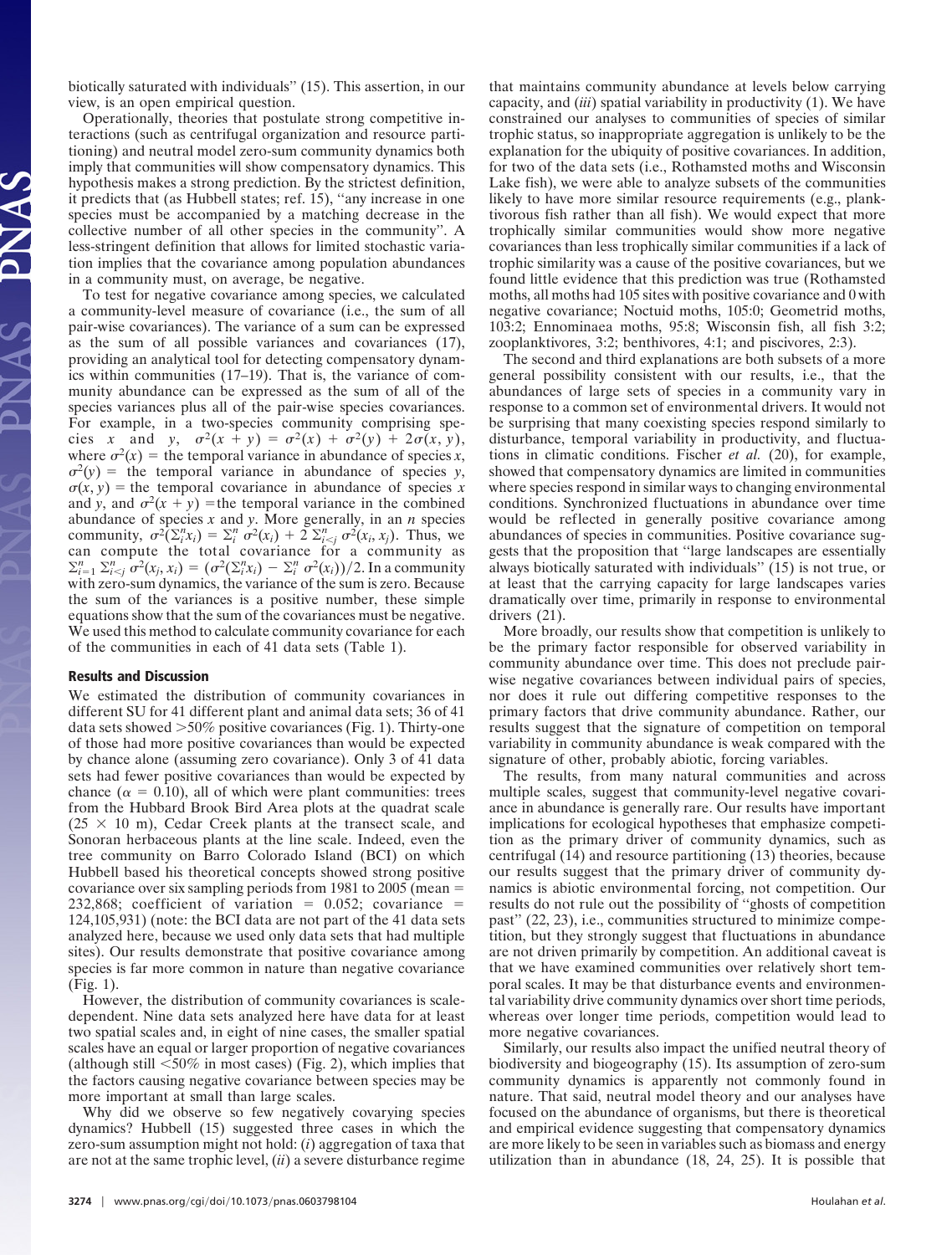## **Table 1. Data sets used in covariance analyses**

PNAS PNAS

|                                                           |              |                              |                            |                                      |                                     | Sampling units          |
|-----------------------------------------------------------|--------------|------------------------------|----------------------------|--------------------------------------|-------------------------------------|-------------------------|
|                                                           |              |                              |                            |                                      |                                     | (mean CV of             |
| Data set                                                  | Abbreviation | Taxa                         | Sampling period            | Time interval, yr<br>(times sampled) | Scale                               | community<br>abundance) |
| Harvard Forest, Massachusetts,<br>Lyford Mapped Tree Plot | <b>HLF</b>   | Trees                        | 1969-2001                  | $5 - 17(4)$                          | $920 \; \text{m}^2$                 | 32 (0.212)              |
| Harvard Hurricane Recovery Plot                           | <b>HHRP</b>  | Trees                        | 1937-1991                  | $3 - 30(5)$                          | 250-1,000 m <sup>2</sup>            | 14 (0.132)              |
| Harvard Pisgah Forest Plots                               | <b>HPF</b>   | Trees                        | 1984-2001                  | 5-6 (4)                              | 400 $m2$                            | 14 (0.909)              |
| Hubbard Brook, New Hampshire,                             | <b>HBBAQ</b> | Trees                        | 1991-2003                  | 2(7)                                 | $250 \; \text{m}^2$                 | 234 (0.067)             |
| <b>Bird Area</b>                                          | <b>HBBAT</b> | <b>Trees</b>                 | 1991-2003                  | 2(7)                                 | 10,000 $ m2$                        | 4(0.010)                |
| Hubbard Brook, New Hampshire,<br>Watershed 6              | HBW6         | Trees                        | 1965-2002                  | $5 - 12(7)$                          | $625 \; \text{m}^2$                 | 208 (0.362)             |
| Sonora                                                    | SPL          | Herbs                        | 1949-1992                  | $1 - 14(21)$                         | $0.09$ m <sup>2</sup>               | 288 (0.777)             |
|                                                           | SPP          | Herbs                        | 1949-1992                  | $1 - 14(21)$                         | 1,200-m transect                    | 24 (0.602)              |
|                                                           | SPPa         | Herbs                        | 1949-1992                  | $1 - 14(21)$                         | Pasture (various sizes)             | 8(0.523)                |
| Portal, New Mexico                                        | <b>PWAS</b>  | Winter annuals               | 1989-2002                  | 1(14)                                | $0.25 \; \text{m}^2$                | 384 (1.782)             |
|                                                           | <b>PWAP</b>  | Winter annuals               | 1989-2002                  | 1(14)                                | $2,500 \text{ m}^2$                 | 24 (1.226)              |
|                                                           | PSAS         | Summer<br>annuals            | 1989-2002                  | 1(14)                                | $0.25 \; \text{m}^2$                | 384 (1.715)             |
|                                                           | <b>PSAP</b>  | Summer<br>annuals            | 1989-2002                  | 1(14)                                | $2,500 \text{ m}^2$                 | 24 (1.839)              |
| Big Bend, Texas                                           | <b>BBPT</b>  | All plants                   | 1955-1996                  | $6 - 15(5)$                          | $1.85 \; \mathrm{m}^2$              | 51 (1.049)              |
|                                                           | <b>BBPS</b>  | All plants                   | 1955-1996                  | $6 - 15(5)$                          | 5.5 m <sup>2</sup>                  | 17 (1.118)              |
|                                                           | <b>BBPeT</b> | Perennials                   | 1955-1996                  | $6 - 15(5)$                          | $1.85 \; \mathrm{m}^2$              | 51 (1.054)              |
|                                                           | <b>BBPeS</b> | Perennials                   | 1955-1996                  | $6 - 15(5)$                          | 5.5 m <sup>2</sup>                  | 17 (1.123)              |
| Cedar Creek, Minnesota                                    | <b>CCF</b>   | All plants                   | 1988-1998                  | 1(11)                                | Field (various sizes)               | 14 (0.367)              |
|                                                           | CCT          | All plants                   | 1988-1998                  | 1(11)                                | $12 \; \text{m}^2$                  | 52 (0.438)              |
| Jornada, New Mexico                                       | <b>JPQ</b>   | All plants                   | 1989-2002                  | 1(14)                                | 1 m <sup>2</sup>                    | 734 (0.524)             |
|                                                           | JPS          | All plants                   | 1989-2002                  | 1(14)                                | $6,400 \; \mathrm{m}^2$             | 15 (0.380)              |
|                                                           | <b>JPZ</b>   | All plants                   | 1989-2002                  | 1(14)                                | Vegetation zones<br>(various sizes) | 5(0.339)                |
| Rothamsted, United Kingdom                                | <b>RM</b>    | Moths                        | 1965-2003                  | $1(10-39)$                           | Light-trap                          | 105 (1.264)             |
|                                                           | RE           | Ennominids                   | 1965-2003                  | $1(10-39)$                           | Light-trap                          | 103 (0.460)             |
|                                                           | RG           | Geometrids                   | 1965-2003                  | $1(10-39)$                           | Light-trap                          | 105 (0.403)             |
|                                                           | <b>RN</b>    | <b>Noctuids</b>              | 1965-2003                  | $1(10-39)$                           | Light-trap                          | 105 (0.406)             |
| <b>Wisconsin LTER Lakes</b>                               | WF           | Fish (all trophic<br>levels) | 1981-2001                  | 1(21)                                | Whole-lake                          | 5(1.015)                |
|                                                           | WB           | Benthivore fish              | 1981-2001                  | 1(21)                                | Whole-lake                          | 5(0.883)                |
|                                                           | <b>WP</b>    | Piscivore fish               | 1981-2001                  | 1(21)                                | Whole-lake                          | 5(0.553)                |
|                                                           | WZ           | Zooplanktivore<br>fish       | 1981-2001                  | 1(21)                                | Whole-lake                          | 5(1.269)                |
| Konza LTER, Kansas                                        | <b>KMSL</b>  | Small mammals<br>(spring)    | 1982-1997                  | 1(16)                                | 300-m trapline (20<br>traps)        | 14 (0.917)              |
|                                                           | <b>KMSW</b>  | Small mammals<br>(spring)    | 1982-1997                  | 1(16)                                | Watershed                           | 7(0.840)                |
|                                                           | <b>KMAL</b>  | Small mammals<br>(autumn)    | 1982-1997                  | 1(16)                                | 300-m trapline (20<br>traps)        | 12 (0.714)              |
|                                                           | <b>KMAW</b>  | Small mammals<br>(autumn)    | 1982-1997                  | 1(16)                                | Watershed                           | 6(0.663)                |
| Konza LTER, Kansas                                        | KG           | Grasshoppers                 | 1982-1991<br>and 1996-2003 | $1(7-19)$                            | Watershed                           | 10 (1.250)              |
| Sevilleta, New Mexico                                     | SSpR         | Rodents<br>(spring)          | 1989-2003                  | 1(15)                                | 444 trap grid                       | 6(0.798)                |
|                                                           | SSR          | Rodents<br>(summer)          | 1989-2003                  | 1(15)                                | 444 trap grid                       | 6(0.777)                |
| United Kingdom Butterfly<br><b>Monitoring Scheme</b>      | <b>BMS</b>   | <b>Butterflies</b>           | 1976-2002                  | $1(10-27)$                           | 2,000-4,000 m                       | 58 (0.539)              |
| Cedar Creek, Minnesota                                    | CCG          | Grasshoppers                 | 1989-1998                  | 1(10)                                | Field (various sizes)               | 20 (0.697)              |
| Jornada, New Mexico                                       | JM           | Small mammals                | 1989-1994                  | 1(6)                                 | 1,000-m transect                    | 5 (1.362)               |
| Jornada, New Mexico                                       | JR           | Reptiles                     | 1989-1994                  | 1(6)                                 | 1,000-m transect                    | 5(0.721)                |

LTER, National Science Foundation Long-Term Ecological Research; CV, coefficient of variation.

zero-sum assumptions about biomass and energy use may be more consistent with patterns seen in nature than zero-sum abundance assumptions.

The neutral model of molecular evolution has demonstrated that neutral theories can avoid the zero-sum assumption (26), but it has done so by incorporating the concept of ''effective population size''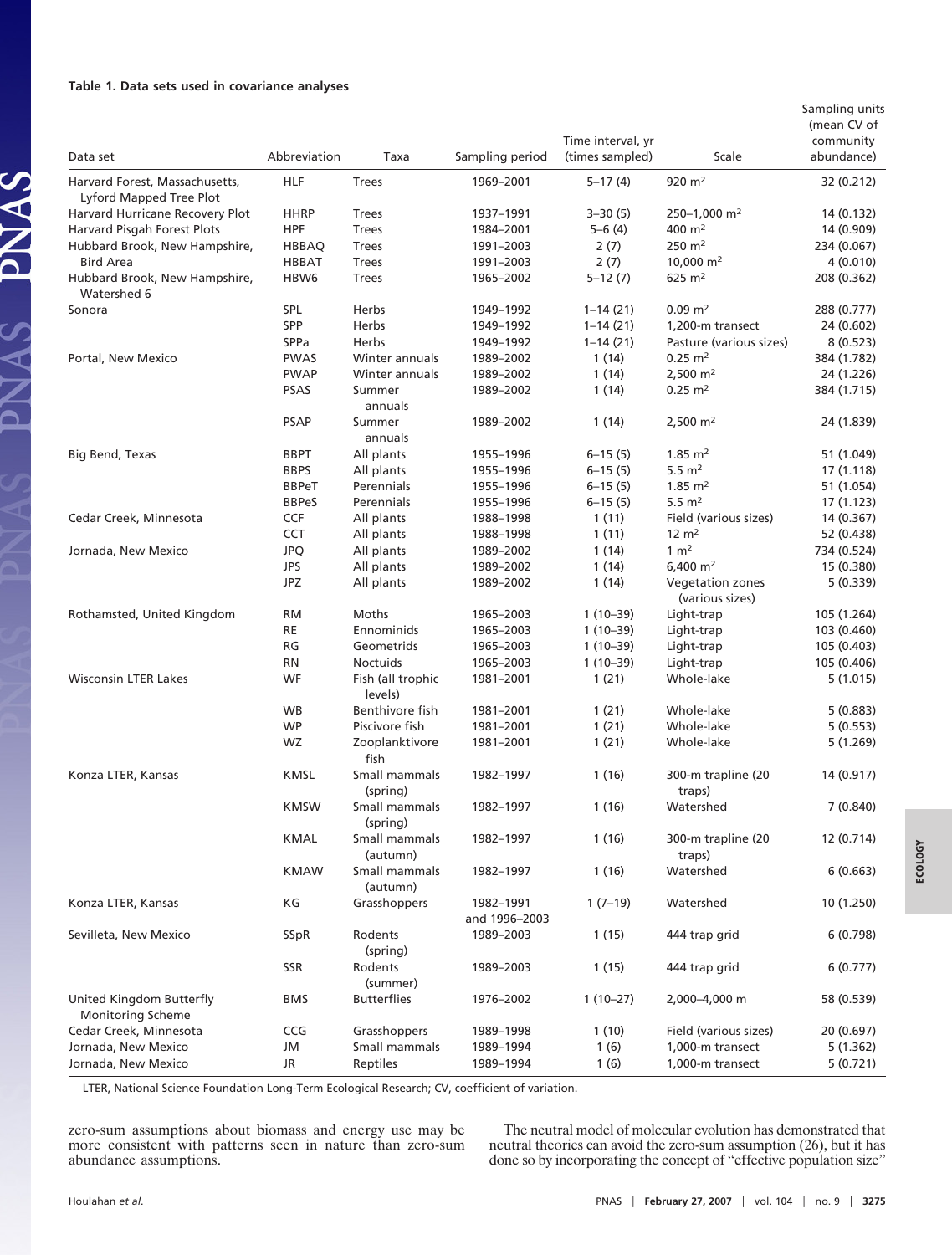

Fig. 1. The proportion of SU communities in multicommunity data sets that had community-level negative covariances (**\*\***, *P* 0.05; **\***, *P* 0.10; *P* values were obtained from median tests; H<sub>0</sub>, median covariance = 0). (A) Animal communities. (*B*) Tree (black bars) and herbaceous plant (gray bars) communities.

(27); it may be that ecological neutral models require an analogous concept of effective community size. Currently, most ecological neutral models assume that communities are zero-sum, although He (28) has developed neutral models that do not incorporate the restrictive zero-sum assumption, an important step in the evolution of ecological neutral model theory.

Hubbell's model (15) further assumes that species are functionally equivalent. The positive covariances among species that we find in most communities are consistent with this idea, because functionally equivalent species would be expected to respond similarly to their environment. Thus, despite demonstrating that the zero-sum assumption is not common in nature, our results remain consistent with one obvious assumption of neutral theory.

In conclusion, our results suggest that variability in community abundance appears to be driven more by processes that cause positive covariation among species (e.g., similar responses to the environment) than processes that cause negative covariation among species (e.g., the direct effects of competition for scarce resources).

### **Data and Methods**

We estimated the distribution of community covariances for 41 different multicommunity plant and animal data sets that were



**Fig. 2.** The relationship between the proportion SU of communities with negative covariance and spatial scale for all multicommunity data sets that were sampled at multiple scales. The abscissa is the rank of spatial grain size for a particular data set from largest to smallest (i.e., there is no absolute spatial scale associated with the values along the abscissa. Sonoran plants (SP); Portal summer annuals (PSA); Portal winter annuals (PWA); Big Bend plants, all species (BBSP); Big Bend plants, perennial species (BBSPe); Hubbard Brook Bird Area trees (HBBA); Cedar Creek plants (CC); Jornada plants (JP); Konza summer mammals (KMS); and Konza autumn mammals (KMA).

either contributed by coauthors and/or are publicly available (Table 1). We constrained our analyses to data sets that included only organisms from the same trophic level, because zero-sum hypotheses hold only for organisms on the same trophic level. More generally, species in different trophic levels are much less likely to compete than species on the same level. Each of these data sets was comprised of multiple sites (SU) with the communities sampled over multiple years [Table 1; see [supporting](http://www.pnas.org/cgi/content/full/0603798104/DC1) [information \(SI\)](http://www.pnas.org/cgi/content/full/0603798104/DC1) *Appendix 1* for a more detailed description of the data sets used]. In some cases, site data were collected at different spatial scale and for different taxonomic subsets of the total data set. We separately analyzed data collected at different spatial scale and for different taxonomic subsets. For example, plant data from Portal, AZ, were collected at two spatial scales: the 50  $\times$  500-m plot scale and 0.25-m<sup>2</sup> scale and for two life history guilds, summer and winter annuals. Thus, we analyzed four different subsets of the Portal data set: summer annuals at plot and quadrat scales and winter annuals at plot and quadrat scales (Table 1). The resulting lack of independence among some data sets is not relevant because we did not conduct statistical analyses across data sets.

We estimated the distribution of community covariances in the different SU for each of the 41 data sets and used a two-tailed binomial test to ascertain whether the median value for each data set was significantly different from zero (29) (e.g., the plant data set from Portal at the plot scale has 24 sites; all 24 sites showed positive community covariance, and we did a two-tailed binomial test that showed that the median value of the community covariances for those 24 sites was significantly different from zero). Negative community covariances indicate that a decline in one species is compensated by an increase in other species, whereas positive community covariances imply that species increase or decline together.

We thank all of the researchers and scientists who generously make their data publicly available. In addition, we thank the National Center for Ecological Analysis and Synthesis for funding the research and hosting our meetings.